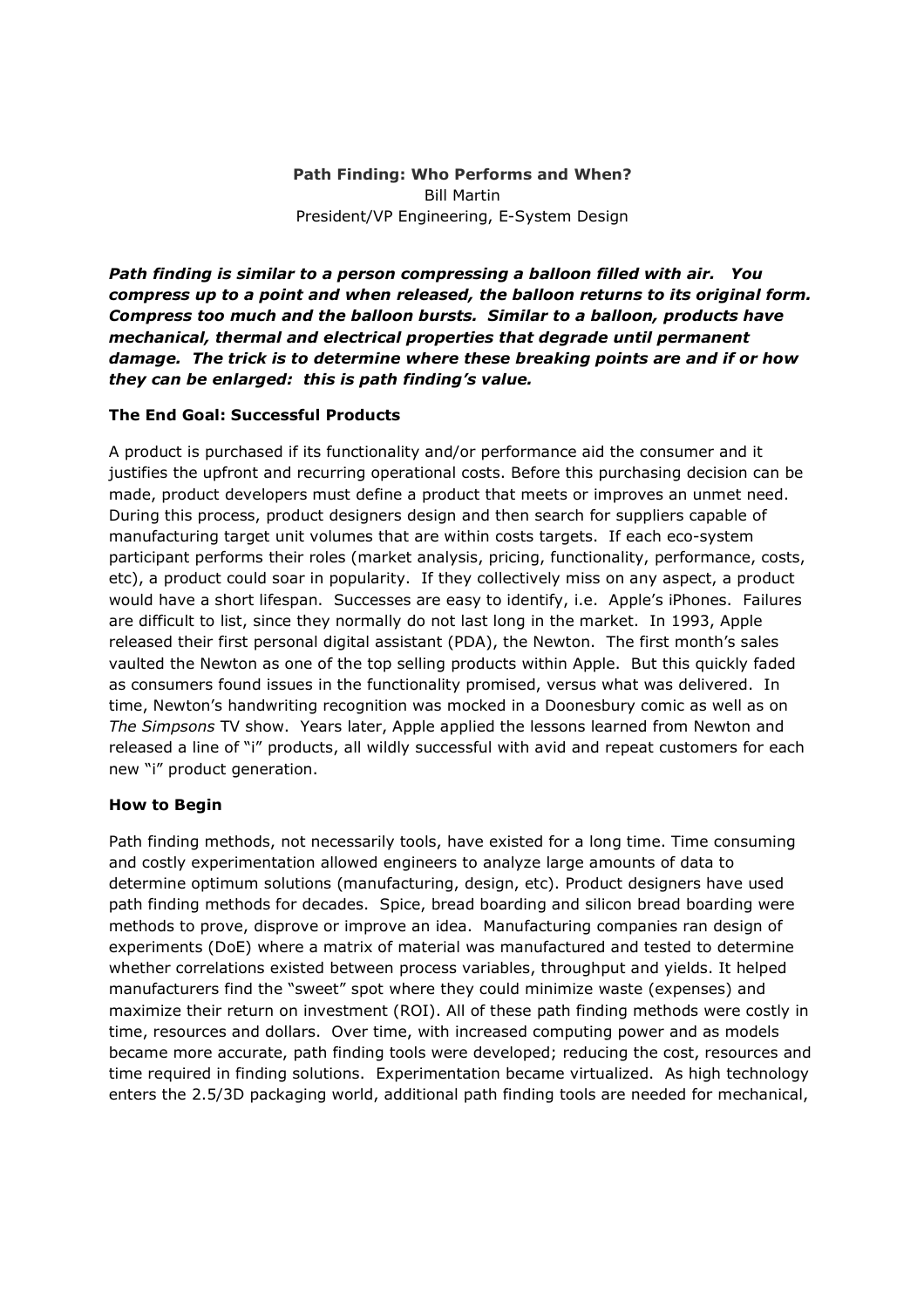thermal and electrical (MTE) analysis that navigate tight costs constraints required by mass produced products.

# **The Basics: Economics and conomics Yields**

To see how economics are defined by yields, a simple example is discussed. At each process step, yield is the critical factor in the end product's cost.

# **Yield = Devices out of Process Initial Devices into evices Process**

Scrapped units can be attributed to mechanical, thermal or electrical failures.

Scrapped units can be attributed to mechanical, thermal or electrical failures.<br>Anyone that has ever worked in a manufacturing environment understands the impact of yield on manufacturing costs. The manufactured cost is a function of the labor exerted and the raw materials used to create a manufactured unit. This can be calculated at each process step:

# **Yielded = Unit's I ncoming Cost + New Material + Labor abor Cost Yield at Process Step**

Let's say an incoming product cost is \$1.00 and a new operation adds \$0.25 per unit. A<br>yielded cost chart can quickly show how costs are dramatically affected by yield: yielded cost chart can quickly show how costs are dramatically affected by yield

# **Figure 1**

| Yield                                      | 100% 90% 80% 50% 10% |  |  |
|--------------------------------------------|----------------------|--|--|
| Yield                                      |                      |  |  |
| $\text{Cost}(5)$ 1.25 1.39 1.56 2.50 12.50 |                      |  |  |

Ideally each process step would result in 100 percent yield and the cumulative yield of the entire line would be 100 percent. In reality, this is rarely achieved. In silicon manufacturing, a "cook book" for each process is created showing the exact recipe to duplicate each process step. Process steps, Process materials and labor include is that navigate tight costs constraints required by mass-<br>
ds<br>
by yields, a simple example is discussed. At each<br>
cortor in the end product's cost.<br> **Process**<br>
mechanical, thermal or electrical failures.<br>
manufacturing en y achieved. In s<br>d showing the e><br>nd labor include:

- Implanting
- Annealing
- Depositing and Etching
- Wafer Probing
- Raw Materials of: Silicon wafers and various chemicals, gases, masks/images, etc
- All the 'handling' (machine or human) required for these steps

### **Yields: Caveat Emptor**

High yields are not always the best metric. A high yielding process step early in the manufacturing process can lead to dramatic yield loss at the end of the manufacturing line. The key arbitrator is the end customer. End customers determine whether a product is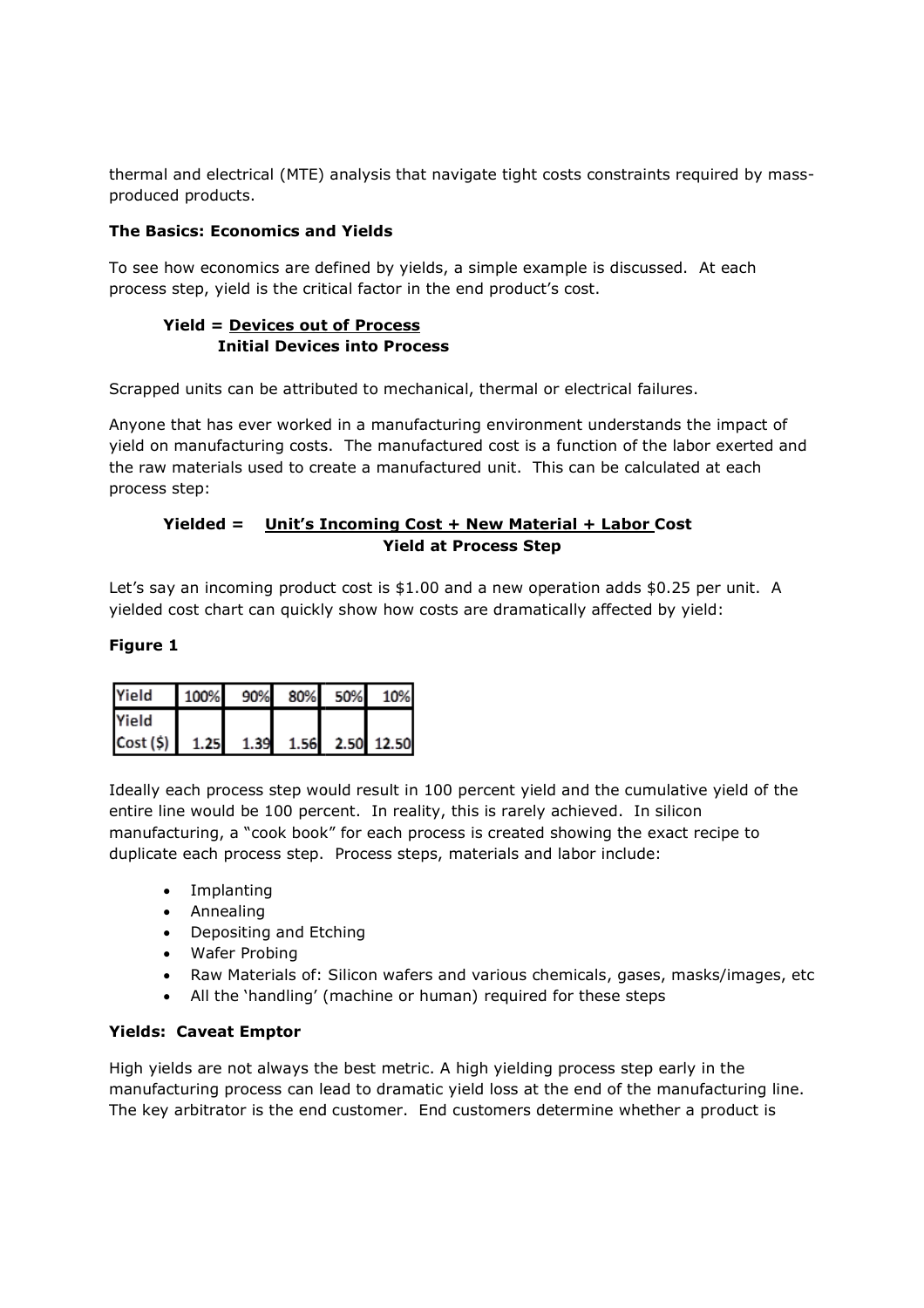good or not. The end customer cares about functionality, performance, battery life, etc. when the finished product is used.

The fact that an intact wafer makes it through this manufacturing gauntlet does not ensure it will perform as expected. Any loss at this point can be attributed to handling/mechanical issues. Electrical tests must be performed to ensure functionality and performance goals are met across a specified temperature range. The good news is that foundries and OSATs are very good at these repetitive operations and yields are high. Otherwise, the economics would probably prevent many consumer products from being developed. In the process defined above, we have not created a through silicon structure to enable 2.5D/3D package structures. Additional processing steps such as grinding the backside of the wafer, capping, depositing/etching redistribution layer (RDL), adding passivation (glass) to protect the die and then adding bumping, wafer dicing along with bonding, more testing, etc are all required. Are these difficult steps? Maybe at first, but in time these steps are also mastered to optimize yield.

Manufacturers (silicon, interposers, packages, etc) are faced with all three failure mechanisms. The products they produce must be mechanically sound to survive all the handling and process steps required to manufacture their product. Too rigid or too flexible can cause yield issues during processing, so the wafer or package's thickness must be analyzed, in addition to via density and radius. Too dense and the resulting product becomes too fragile, too loose and the product size might become too large, costly and fragile. Once mechanical path finding has been finalized, a range of viable options will exist: each with various tradeoffs in MTE performances versus yield. These mechanical ranges start to hone the path finding required for thermal and electrical path finding. Why path find on variables that are not in the safe mechanical solution set? Remember: if we cannot manufacture the device, yield is zero percent. So thermal and electrical path finding will have restrictions based upon mechanical path finding. Rather than an infinite number of parameters and values, fewer variations can be considered. Manufacturers should also perform thermal and electrical path finding on their material to find solutions that increase the thermal and electrical capabilities. As manufacturers improve their yields, they will continually modify the design rules provided to their customers. Without continual rule updates, products will produce inconsistent yields driving up costs to all.

Product developers and integrators must evaluate components that they will integrate from manufacturers. Some of their path finding is restricted to available process nodes, packages/lead frames, design rules, etc that will be used to manufacture their products. Mechanical is a lesser concern for product developers since many turn over manufacturing to their suppliers who must focus on maximizing yields. What the manufacturers do not understand is a design's specific functionality and performance. To manufacturers, this is a "black box". Product developers need to focus on the size, functionality and performance of their product. Depending on the architecture, operating frequency and process chosen, both electrical and thermal performance will be impacted by various decisions. As shown in the GSA Forum's March issue, electrical performance can be improved by shorter, larger vias that are spaced farther apart for printed circuit boards (PCB), as well as for silicon or glass interposers.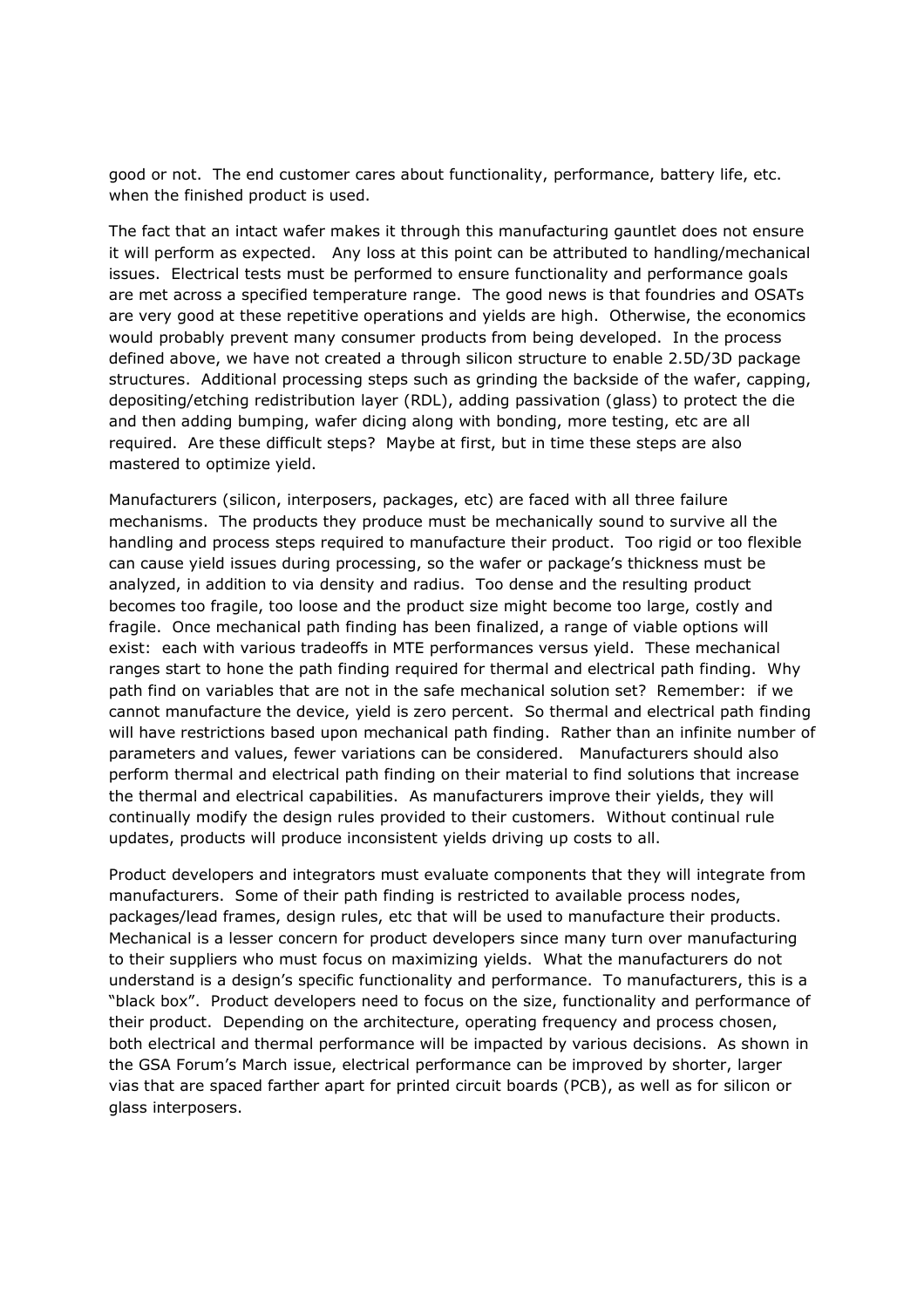#### **Winning the Battle but Losing the War?**

Virtual prototyping (path finding focused on algorithms and architectures) can have a dramatic impact on performance and power. But without performing path finding on possible interconnects used to implement the architecture, a developer can overlook details preventing optimum performance. **Why spend all the time honing the architecture and then use sub optimal interconnects?** Figure 2A shows a simple comparison between wire bonding, through glass (TGV) and through silicon vias (TSV) up to 10GHz. A signal's insertion loss (IL) is critical to performance and functionality. By running a quick path finding experiment, users can demonstrate the significant difference between the various methods. TGV and TSV show very stable operation over frequency, while the third (wire bond) has wider variation based upon wire's length and operating frequency. Figure 2B is zoomed in showing less than 6GHz performance. Depending on the design's performance goal, any of these interconnects might be sufficient, but designing with wire bonds requires more rigorous analysis. Many might consider redistribution layer as a solution but depending on the RDL's layout and operating frequency, it might pose performance issues. As an example, an RDL line that is 2mm (78.74 mils) long and 5u wide approaches -4dB insertion loss at 10 GHz. Performance is a little better than a 100 mil long bond wire and much worse that either TSV or TGV solution.